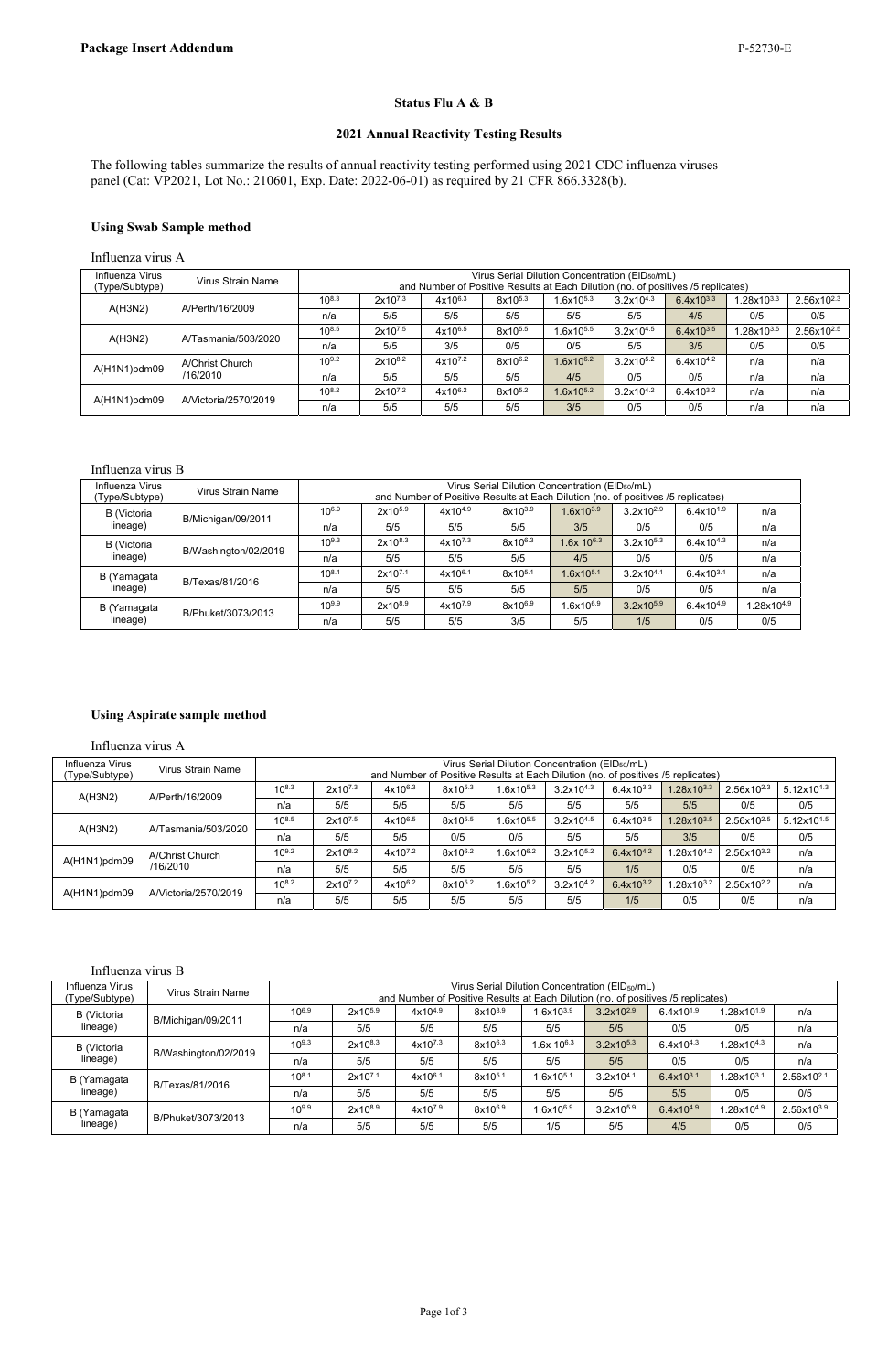# **2020 Annual Reactivity Testing Results**

The following tables summarize the results of annual reactivity testing performed using 2020 CDC influenza viruses panel (Lot No. 200330, exp. date 01/May/2021) as required by 21 CFR 866.3328(b).

## **Using Swab Sample method**

### Influenza virus B

| Influenza Virus<br>(Type/Subtype) | Virus Strain Name    |            |              |              | Virus Serial Dilution Concentration (EID <sub>50</sub> /mL)<br>and Number of Positive Results at Each Dilution (no. of positives /5 replicates) |                          |                       |                |
|-----------------------------------|----------------------|------------|--------------|--------------|-------------------------------------------------------------------------------------------------------------------------------------------------|--------------------------|-----------------------|----------------|
| B (Victoria                       | B/Michigan/09/2011   | $10^{6.9}$ | $2x10^{5.9}$ | $4x10^{4.9}$ | $8x10^{3.9}$                                                                                                                                    | $1.6x10^{3.9}$           | n/a                   | n/a            |
| lineage)                          |                      | n/a        | 5/5          | 5/5          | 0/5                                                                                                                                             | 0/5                      | n/a                   | n/a            |
| <b>B</b> (Victoria                |                      | $10^{9.2}$ | $2x10^{8.2}$ | $4x10^{7.2}$ | $8x10^{6.2}$                                                                                                                                    | $1.6x$ 10 <sup>6.2</sup> | $3.2x10^{5.2}$        | n/a            |
| lineage)                          | B/Washington/02/2019 | n/a        | 5/5          | 5/5          | 5/5                                                                                                                                             | 0/5                      | 0/5                   | n/a            |
| B (Yamagata                       | B/Texas/81/2016      | $10^{8.3}$ | $2x10^{7.3}$ | $4x10^{6.3}$ | $8x10^{5.3}$                                                                                                                                    | $1.6x10^{5.3}$           | $3.2 \times 10^{4.3}$ | $6.4x10^{3.3}$ |
| lineage)                          |                      | n/a        | 5/5          | 5/5          | 5/5                                                                                                                                             | 5/5                      | 0/5                   | 0/5            |
| B (Yamagata                       | B/Phuket/3073/2013   | $10^{9.9}$ | $2x10^{8.9}$ | $4x10^{7.9}$ | $8x10^{6.9}$                                                                                                                                    | $1.6x10^{6.9}$           | $3.2x10^{5.9}$        | n/a            |
| lineage)                          |                      | n/a        | 5/5          | 5/5          | 3/5                                                                                                                                             | 0/5                      | 0/5                   | n/a            |

## **Using Aspirate sample method**

Influenza virus A

### Influenza virus B

|                                   | Influenza virus A     |                    |              |                     |              |                                                                                                                                                 |                |                |  |  |  |
|-----------------------------------|-----------------------|--------------------|--------------|---------------------|--------------|-------------------------------------------------------------------------------------------------------------------------------------------------|----------------|----------------|--|--|--|
| Influenza Virus<br>(Type/Subtype) | Virus Strain Name     |                    |              |                     |              | Virus Serial Dilution Concentration (EID <sub>50</sub> /mL)<br>and Number of Positive Results at Each Dilution (no. of positives /5 replicates) |                |                |  |  |  |
|                                   | A/Perth/16/2009       | $10^{9.3}$         | $2x10^{8.3}$ | $4x10^{7.3}$        | $8x10^{6.3}$ | $1.6x10^{6.3}$                                                                                                                                  | $3.2x10^{5.3}$ | $6.4x10^{4.3}$ |  |  |  |
| A(H3N2)                           |                       | n/a                | 5/5          | 5/5                 | 5/5          | 5/5                                                                                                                                             | 0/5            | 0/5            |  |  |  |
|                                   |                       | $10^{7.5}$         | $2x10^{6.5}$ | $4x10^{5.5}$        | $8x10^{4.5}$ | $1.6x10^{4.5}$                                                                                                                                  | n/a            | n/a            |  |  |  |
| A(H3N2)                           | A/Hong Kong/2671/2019 | n/a                | 5/5          | 3/5                 | 0/5          | 0/5                                                                                                                                             | n/a            | n/a            |  |  |  |
|                                   | A/Christ Church       | 10 <sup>10.2</sup> | $2x10^{9.2}$ | $4x10^{8.2}$        | $8x10^{7.2}$ | $1.6x10^{7.2}$                                                                                                                                  | $3.2x10^{6.2}$ | n/a            |  |  |  |
| A(H1N1)pdm09                      | /16/2010              | n/a                | 5/5          | 5/5                 | 5/5          | 0/5                                                                                                                                             | 0/5            | n/a            |  |  |  |
|                                   | A/Guangdong-          | $10^{9.1}$         | $2x10^{8.1}$ | 4x10 <sup>7.1</sup> | $8x10^{6.1}$ | $1.6x$ 10 $6.1$                                                                                                                                 | $3.2x10^{5.1}$ | n/a            |  |  |  |
| $A(H1N1)$ pdm09                   | Maonan/1536/2019      | n/a                | 5/5          | 5/5                 | 1/5          | 0/5                                                                                                                                             | 0/5            | n/a            |  |  |  |

| Influenza Virus<br>(Type/Subtype) | <b>Virus Strain Name</b> |            |              |              | Virus Serial Dilution Concentration (EID <sub>50</sub> /mL)<br>and Number of Positive Results at Each Dilution (no. of positives /5 replicates) |                          |                |                |                 |
|-----------------------------------|--------------------------|------------|--------------|--------------|-------------------------------------------------------------------------------------------------------------------------------------------------|--------------------------|----------------|----------------|-----------------|
| <b>B</b> (Victoria                | B/Michigan/09/2011       | $10^{6.9}$ | $2x10^{5.9}$ | $4x10^{4.9}$ | 8x10 <sup>3.9</sup>                                                                                                                             | $1.6x10^{3.9}$           | $3.2x10^{2.9}$ | n/a            | n/a             |
| lineage)                          |                          | n/a        | 5/5          | 5/5          | 5/5                                                                                                                                             | 0/5                      | 0/5            | n/a            | n/a             |
| <b>B</b> (Victoria                |                          | $10^{9.2}$ | $2x10^{8.2}$ | $4x10^{7.2}$ | $8x10^{6.2}$                                                                                                                                    | $1.6x$ 10 <sup>6.2</sup> | $3.2x10^{5.2}$ | $6.4x10^{4.2}$ | $1.28x10^{4.2}$ |
| lineage)                          | B/Washington/02/2019     | n/a        | 5/5          | 5/5          | 5/5                                                                                                                                             | 5/5                      | 4/5            | 0/5            | 0/5             |
| B (Yamagata                       | B/Texas/81/2016          | $10^{8.3}$ | $2x10^{7.3}$ | $4x10^{6.3}$ | 8x10 <sup>5.3</sup>                                                                                                                             | $1.6x10^{5.3}$           | $3.2x10^{4.3}$ | $6.4x10^{3.3}$ | $1.28x10^{3.3}$ |
| lineage)                          |                          | n/a        | 5/5          | 5/5          | 5/5                                                                                                                                             | 5/5                      | 5/5            | 0/5            | 0/5             |
| B (Yamagata                       | B/Phuket/3073/2013       | $10^{9.9}$ | $2x10^{8.9}$ | $4x10^{7.9}$ | 8x106.9                                                                                                                                         | $1.6$ x10 $^{6.9}\,$     | $3.2x10^{5.9}$ | $6.4x10^{4.9}$ | n/a             |
| lineage)                          |                          | n/a        | 5/5          | 5/5          | 5/5                                                                                                                                             | 1/5                      | 0/5            | 0/5            | n/a             |

| Influenza Virus<br>(Type/Subtype) | Virus Strain Name     |             | Virus Serial Dilution Concentration (EID <sub>50</sub> /mL)<br>and Number of Positive Results at Each Dilution (no. of positives /5 replicates) |              |                     |                          |                |                |                 |  |  |  |
|-----------------------------------|-----------------------|-------------|-------------------------------------------------------------------------------------------------------------------------------------------------|--------------|---------------------|--------------------------|----------------|----------------|-----------------|--|--|--|
|                                   | A/Perth/16/2009       | $10^{9.3}$  | $2x10^{8.3}$                                                                                                                                    | $4x10^{7.3}$ | $8x10^{6.3}$        | $.6x10^{6.3}$            | $3.2x10^{5.3}$ | $6.4x10^{4.3}$ | $1.28x10^{4.3}$ |  |  |  |
| A(H3N2)                           |                       | n/a         | 5/5                                                                                                                                             | 5/5          | 5/5                 | 5/5                      | 5/5            | 0/5            | 0/5             |  |  |  |
|                                   |                       | $10^{7.5}$  | $2x10^{6.5}$                                                                                                                                    | $4x10^{5.5}$ | $8x10^{4.5}$        | $.6x10^{4.5}$            | n/a            | n/a            | n/a             |  |  |  |
| A(H3N2)                           | A/Hong Kong/2671/2019 | n/a         | 5/5                                                                                                                                             | 5/5          | 0/5                 | 0/5                      | n/a            | n/a            | n/a             |  |  |  |
|                                   | A/Christ Church       | $10^{10.2}$ | $2x10^{9.2}$                                                                                                                                    | $4x10^{8.2}$ | 8x10 <sup>7.2</sup> | $.6x10^{7.2}$            | $3.2x10^{6.2}$ | $6.4x10^{5.2}$ | n/a             |  |  |  |
| $A(H1N1)$ pdm09                   | /16/2010              | n/a         | 5/5                                                                                                                                             | 5/5          | 5/5                 | 5/5                      | 0/5            | 0/5            | n/a             |  |  |  |
|                                   | A/Guangdong-          | $10^{9.1}$  | $2x10^{8.1}$                                                                                                                                    | $4x10^{7.1}$ | 8x10 <sup>6.1</sup> | $1.6x$ 10 <sup>6.1</sup> | $3.2x10^{5.1}$ | n/a            | n/a             |  |  |  |
| A(H1N1)pdm09                      | Maonan/1536/2019      | n/a         | 5/5                                                                                                                                             | 5/5          | 5/5                 | 0/5                      | 0/5            | n/a            | n/a             |  |  |  |